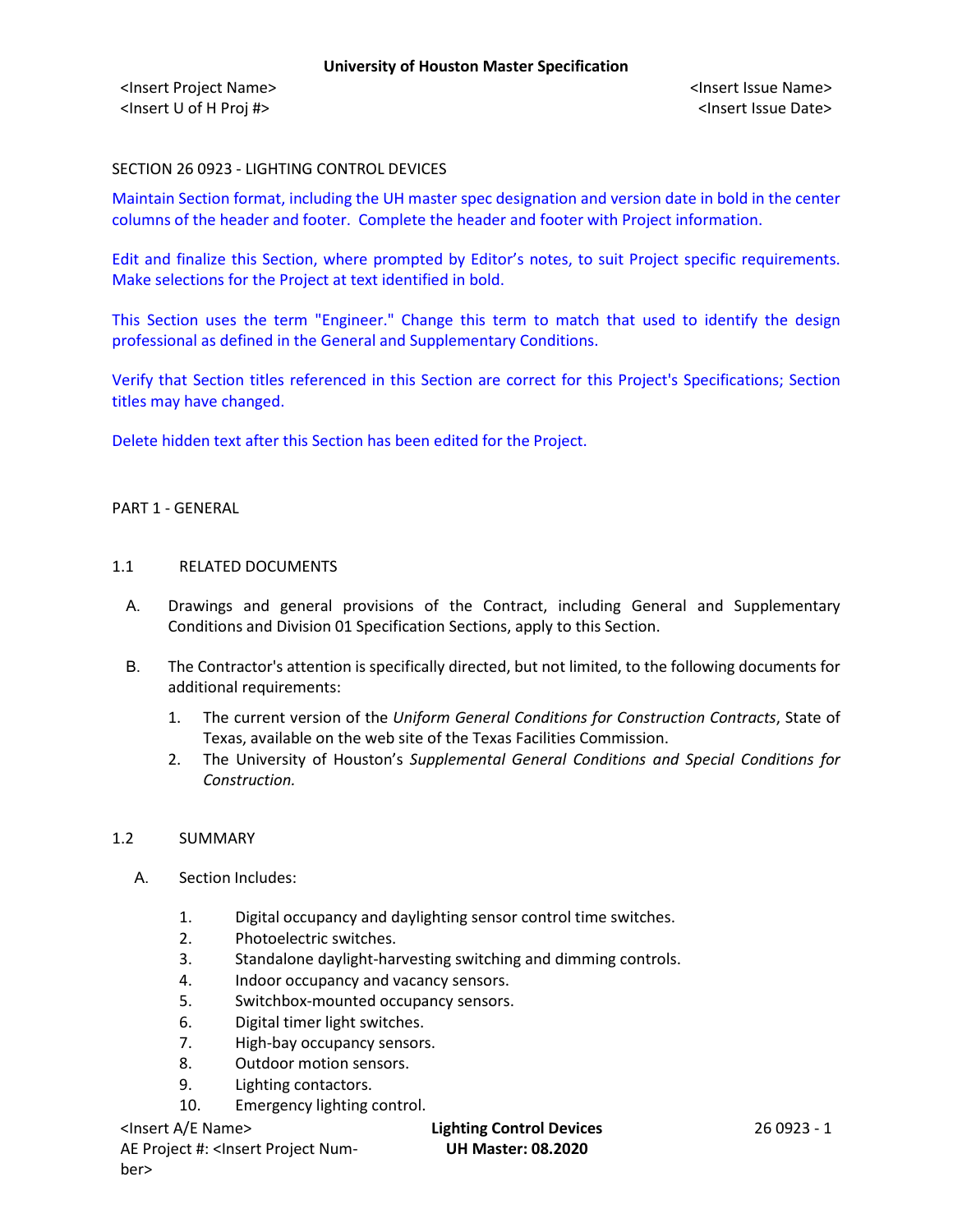- B. Related Requirements:
	- 1. Section 26 2726 "Wiring Devices" for wall-box dimmers, non-networkable wall-switch occupancy sensors, and manual light switches.
- C. Control Intent Control Intent includes, but is not limited to:
	- 1. Defaults and initial calibration settings for such items as time delay, sensitivity, fade rates, etc.
	- 2. Initial sensor and switching zones
	- 3. Initial time switch settings
	- 4. Task lighting and receptacle controls
	- 5. Emergency Lighting control

#### 1.3 ACTION SUBMITTALS

- A. Submittals shall comply with Division 01 requirements and also comply with additional requirements indicated in this Section.
- B. Submittals shall indicate contact for each party responsible for preparing the submittals. Include for each party: company name and address, person's name with contact information including phone number, e-mail address and date prepared.
- C. Submit catalogs, brochures, product data, shop drawings and other submittal data that contain only information specific to equipment, products and materials to be furnished. Do not submit information that describes several different items or options other than those items or options to be used unless irrelevant information is marked out and relevant material is clearly marked.
- D. Quality Control Review:
	- 1. Carefully check the submittal to ensure there is no missing and contradicting information.
	- 2. Front page of submittal shall indicate "Quality Control Review By" with list of each person and company name who performed the quality control review.
- E. Product Data: For each type of product.
- F. Shop Drawings:
	- 1. Show installation details for the following:
		- a. Occupancy sensors.
		- b. Vacancy sensors.
	- 2. Interconnection diagrams showing field-installed wiring.
	- 3. Include diagrams for power, signal, and control wiring.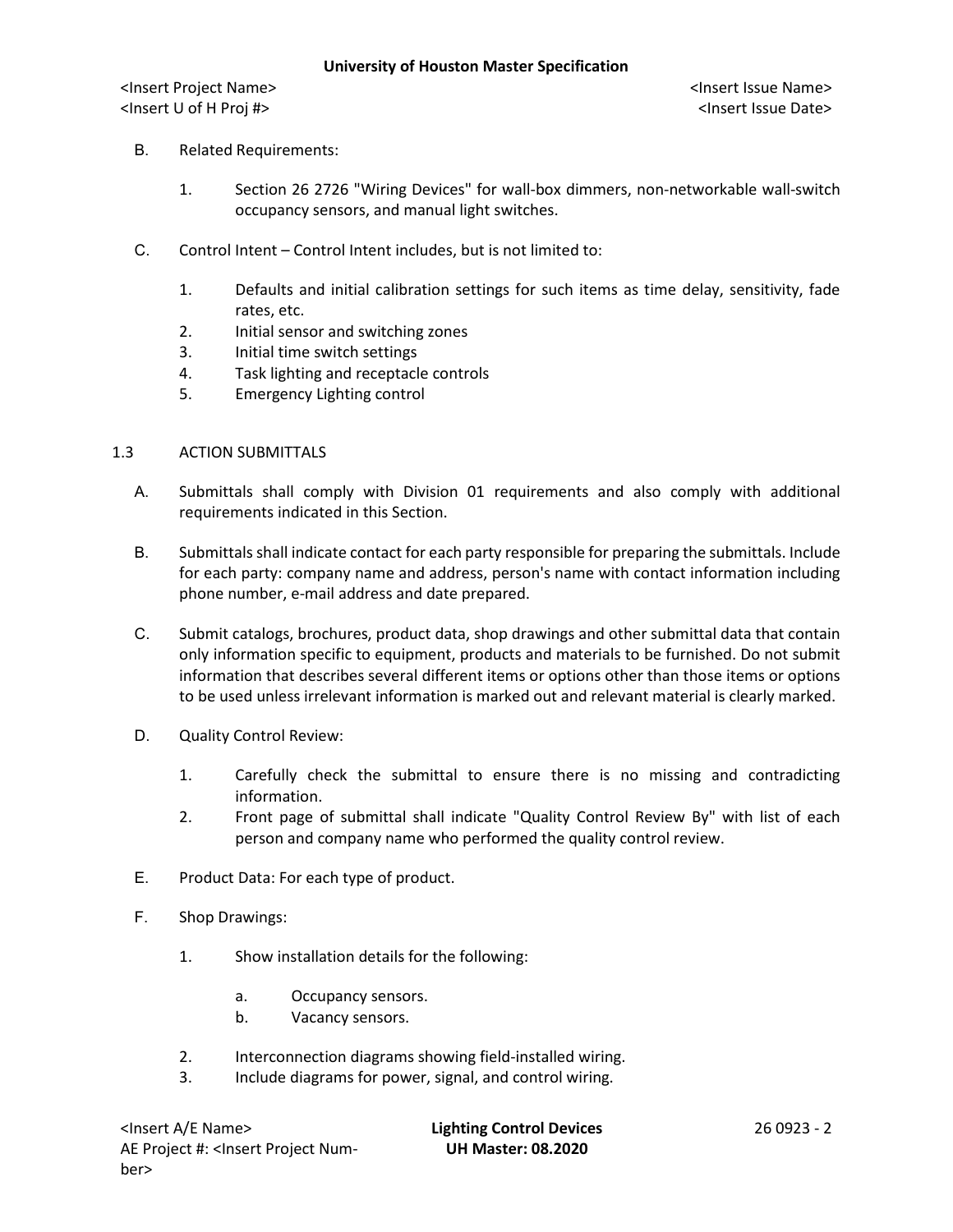### 1.4 INFORMATIONAL SUBMITTALS

- A. Coordination Drawings: Reflected ceiling plan(s) and elevations, drawn to scale, on which the following items are shown and coordinated with each other, using input from installers of the items involved:
	- 1. Suspended ceiling components.
	- 2. Structural members to which equipment will be attached.
	- 3. Items penetrating finished ceiling, including the following:
		- a. Luminaires.
		- b. Air outlets and inlets.
		- c. Speakers.
		- d. Sprinklers.
		- e. Access panels.
		- f. Control modules.
- B. Field quality-control reports.
- C. Sample Warranty: For manufacturer's warranties.

#### 1.5 REFERENCES

- A. American National Standards Institute/Institute of Electrical and Electronic Engineers (ANSI/IEEE) ( www.ansi.org and www.ieee.org).
- B. Underwriter Laboratories of Canada (ULC)
- C. International Electrotechnical Commission
- D. International Organization for Standardization (ISO):
- E. National Electrical Manufacturers Association (NEMA)
- F. WD1 (R2005) General Color Requirements for Wiring Devices.
- G. Underwriters Laboratories, Inc. (UL):
	- 1. 916 Energy Management Equipment.
	- 2. 924 Emergency Lighting

#### 1.6 SYSTEM DESCRIPTION & OPERATION

A. The Lighting Control and Automation system as defined under this Section covers the following equipment: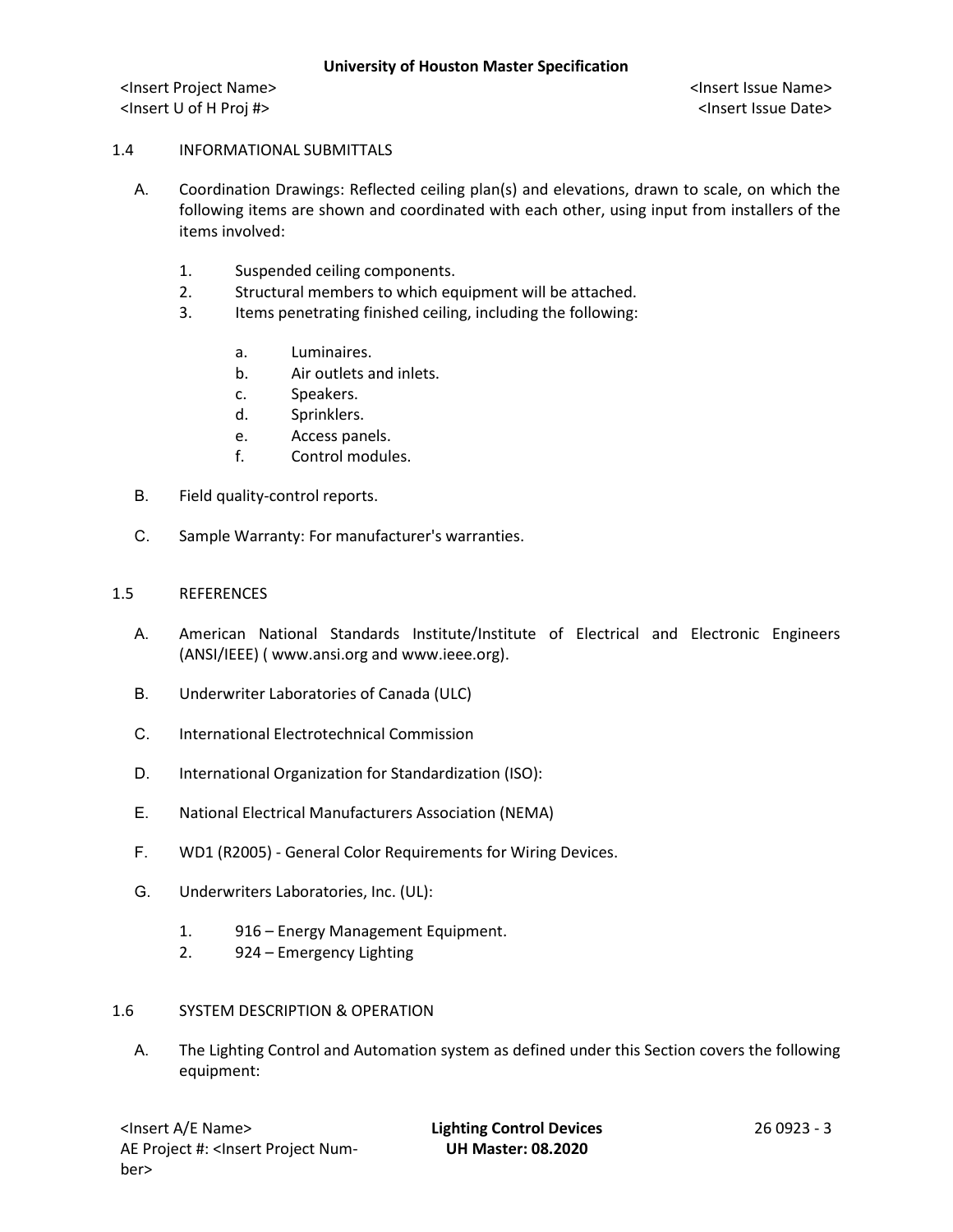<Insert Project Name> <Insert Issue Name> <Insert U of H Proj #> <Insert Issue Date>

- 1. Digital Room Controllers: Self-configuring, digitally addressable one, two or three relays controllers with integral current thyristor, 0-10 volt control for ballasts.
- 2. Digital Occupancy Sensors: Self-configuring, digitally addressable and calibrated occupancy sensors with LCD display and two-way active infrared (IR) communications.
- 3. Digital Switches Self-configuring, digitally addressable pushbutton switches, dimmers, and scene switches with two-way active infrared (IR) communications.
- 4. Digital Photosensors: Single-zone closed loop and multi-zone open loop daylighting sensors with two-way active infrared (IR) communications can provide switching or dimming control for daylight harvesting.
- 5. Configuration Tools: Handheld remote for room configuration provides two way infrared (IR) communications to digital devices and allows complete configuration and reconfiguration of the device / room from up to 30 feet away. Unit to have Organic LED display, simple pushbutton interface, and allow send and receive of room variables and store of occupancy sensor settings. Computer software also customizes room settings.
- 6. Emergency Lighting Control Unit (ELCU): Allows a standard lighting control device to control emergency lighting in conjunction with normal lighting in any area within a building.
- 7. Digital Lighting Management (DLM) local network Free topology, plug-in wiring system (Cat 5e) for power and data to room devices.
- 8. Network Bridge provides BACnet MS/TP-compliant digital networked communication between rooms, panels and the Segment Manager or building automation system (BAS).
- 9. Segment Manager provides web browser-based user interface for system control, scheduling, power monitoring, room device parameter administration and reporting.

# PART 2 - PRODUCTS

### 2.1 MANUFACTURERS

- A. Manufacturers: Subject to compliance with requirements, provide product by one of the following:
	- 1. Watt Stopper.
	- 2. Acuity Brands Controls, Inc.; Sensor Switch
	- 3. Lutron.
	- 4. Greengate; Eaton.

# 2.2 OUTDOOR PHOTOELECTRIC SWITCHES

- A. Description: Solid state; one set of NO dry contacts rated for 24 V DC at 1 A to operate connected load, complying with UL 773, and compatible with lighting control panelboard.
	- 1. Listed and labeled as defined in NFPA 70, by a qualified testing agency, and marked for intended location and application.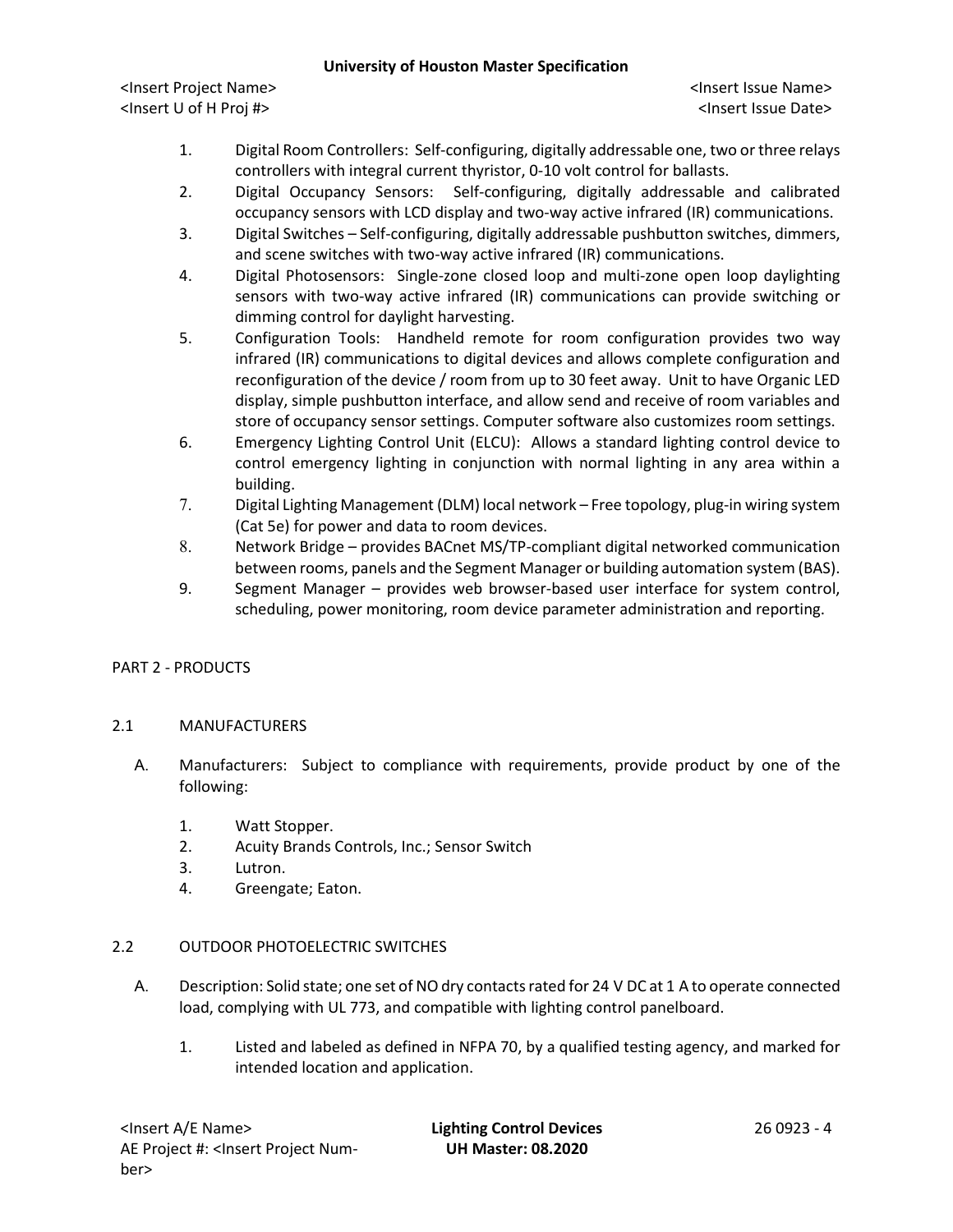<Insert Project Name> <Insert Issue Name> <Insert U of H Proj #> <Insert Issue Date>

- 2. Light-Level Monitoring Range: 1.5 to 10 FC, with an adjustment for turn-on and turn-off levels within that range.
- 3. Time Delay: Thirty-second minimum, to prevent false operation.
- 4. Mounting: 1/2-inch threaded male conduit.
- 5. Failure Mode: Luminaire stays ON.
- 6. Power Pack: Dry contacts rated for 20-A LED load at 277-V AC, Sensor has 24-V DC, 150 mA, Class 2 power source, as defined by NFPA 70.
	- a. LED status lights to indicate load status.
	- b. Plenum rated.
- 7. Power Pack: Digital controller capable of accepting four RJ45 inputs with one or two outputs rated for 20-A LED load at 277-V AC. Sensor has 24-V DC, Class 2 power source, as defined by NFPA 70.
	- a. With integral current monitoring
	- b. Compatible with digital addressable lighting interface.
	- c. Plenum rated.

### 2.3 DIGITAL WALL OR CEILING MOUNTED OCCUPANCY SENSOR SYSTEM

- A. Wall or ceiling mounted (to suit installation) passive infrared (PIR), ultrasonic or dual technology digital (passive infrared and ultrasonic) occupancy sensor. Furnish the Company's system which accommodates the square-foot coverage requirements for each area controlled, utilizing room controllers, digital occupancy sensors and accessories which suit the lighting and electrical system parameters. Passive infrared only sensors shall not be used for classroom applications.
- B. Digital Occupancy Sensors shall provide graphic LCD display for digital calibration and electronic documentation. Features include the following:
	- 1. Digital calibration and pushbutton programming for the following variables:
		- a. Sensitivity 0-100 percent in 10 percent increments
		- b. Time delay 1-30 minutes in 1 minute increments
		- c. Test mode Five second time delay
		- d. Detection technology PIR, Ultrasonic or Dual Technology activation and/or reactivation.
		- e. Walk-through mode
		- f. Load parameters including Auto/Manual-ON, blink warning, and daylight enable/disable when photosensors are included.
	- 2. One or two RJ-45 port(s) for connection to DLM local network.
	- 3. Two-way infrared (IR) transceiver to allow remote programming through handheld commissioning tool and control by remote personal controls.
	- 4. Device Status LEDs including: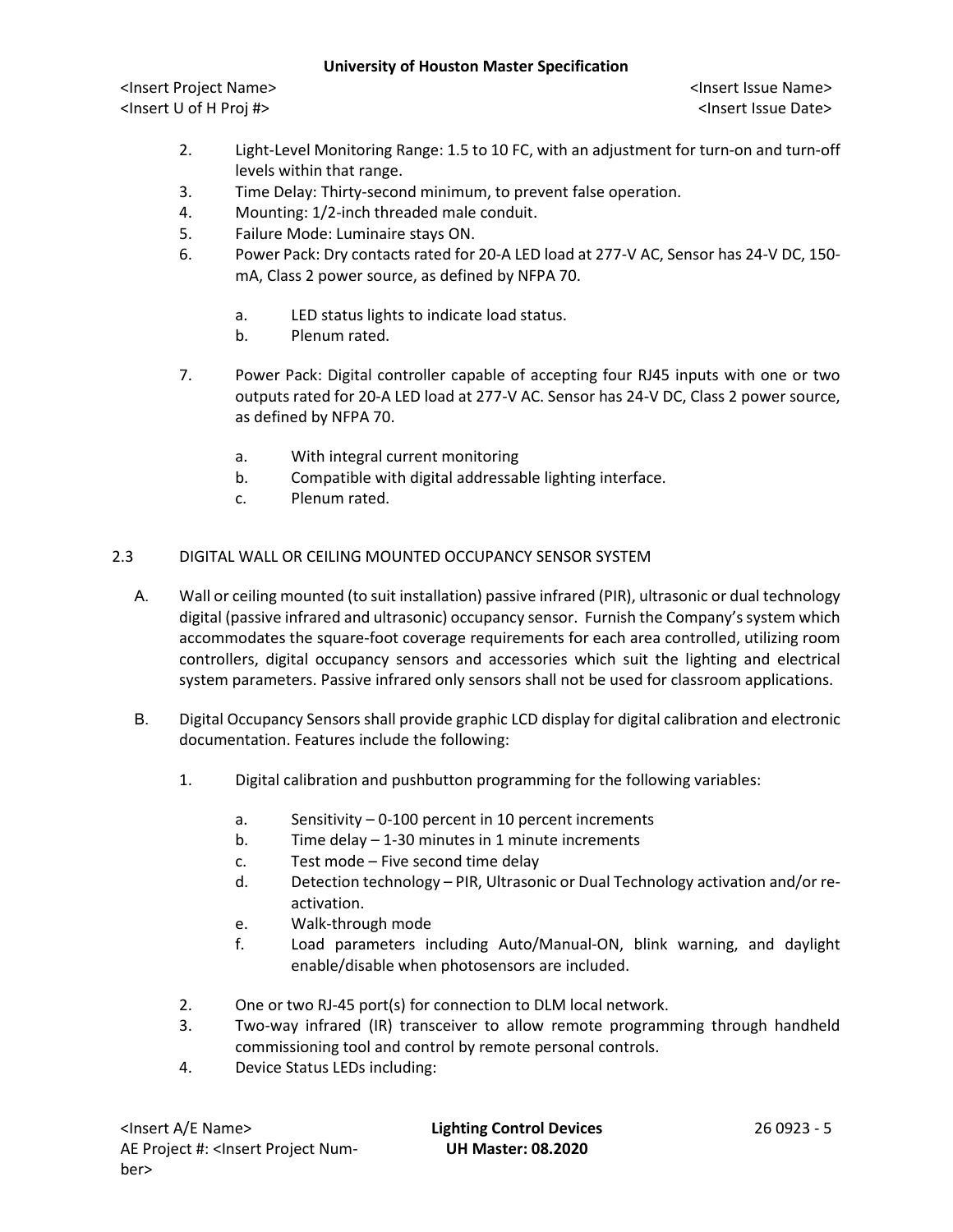<Insert Project Name> <Insert Issue Name> <Insert U of H Proj #> <Insert Issue Date>

- a. PIR Detection
- b. Ultrasonic detection
- c. Configuration mode
- d. Load binding
- 5. Assignment of occupancy sensor to a specific load within the room without wiring or special tools.
- 6. Manual override of controlled loads.
- C. Units shall not have any dip switches or potentiometers for field settings.
- D. Multiple occupancy sensors may be installed in a room by simply connecting them to the free topology local room controller.
- E. All devices shall be hard wired. No wireless devices shall be permitted.
- F. Electrical Components, Devices, and Accessories:
	- 1. Listed and labeled as defined in NFPA 70, by a qualified testing agency, and marked for intended location and application.
	- 2. Operating Ambient Conditions: Dry interior conditions, 32 to 120 deg F.

### 2.4 DIGITAL WALL SWITCHES

- A. Low voltage momentary pushbutton switches in 1, 2, 3, 4, 5 and 8 button configuration; available in white, light almond, ivory, grey and black; compatible with wall plates with decorator opening. Wall switches shall include the following features:
	- 1. Two-way infrared (IR) transceiver for use with personal and configuration remote controls.
	- 2. Removable buttons for field replacement with engraved buttons and/or alternate color buttons. Button replacement may be completed without removing the switch from the wall.
	- 3. Red configuration LED on each switch that blinks to indicate data transmission.
	- 4. Blue Load/Scene Status LED on each switch button with the following characteristics:
		- a. Bi-level LED
		- b. Dim locator level indicates power to switch
		- c. Bright status level indicates that load or scene is active
	- 5. Dimming switches shall include seven bi-level LEDs to indicate load levels using 14 steps.
- B. Two RJ-45 ports for connection to local room controller.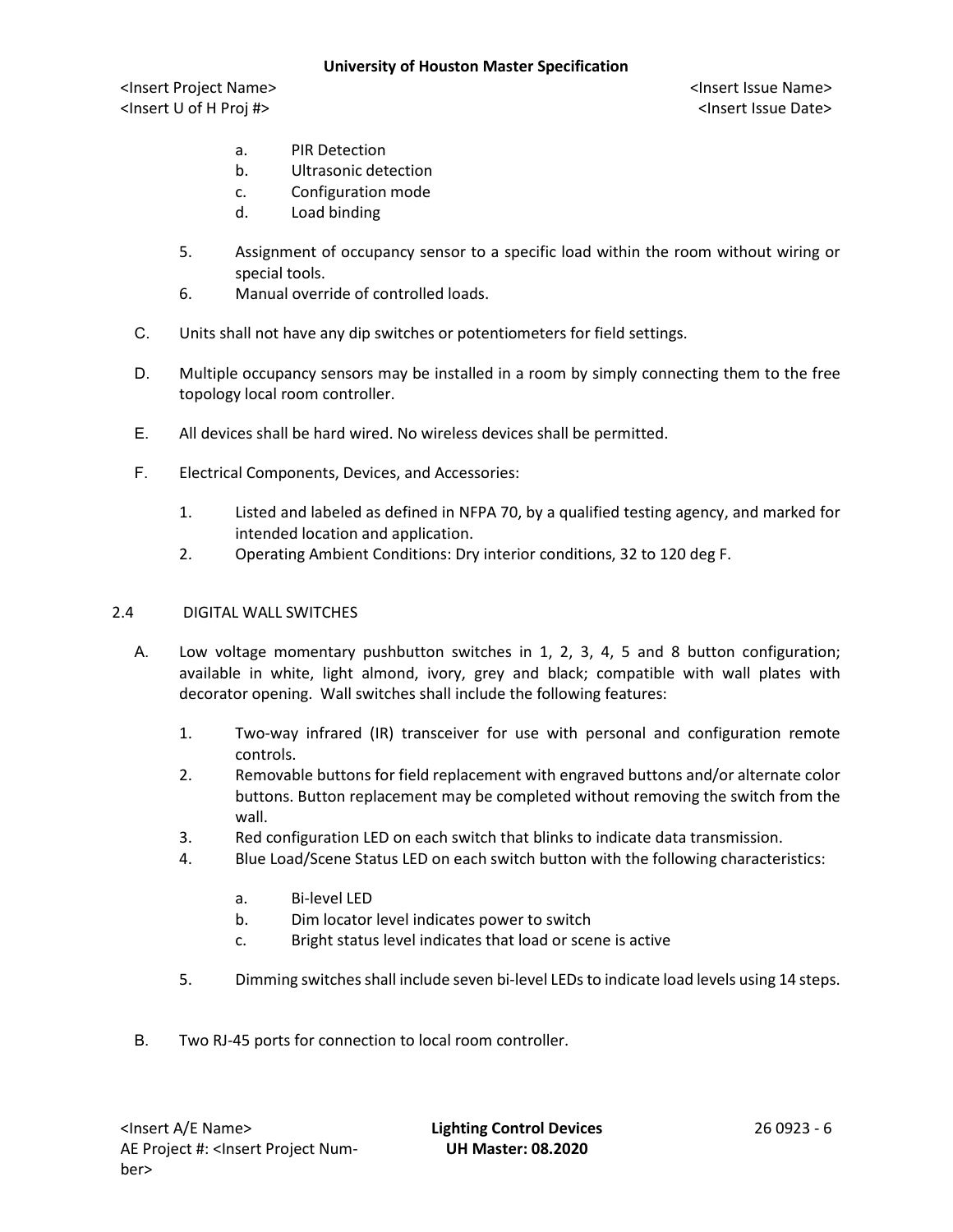<Insert Project Name> <Insert Issue Name> <Insert U of H Proj #> <Insert Issue Date>

- C. Multiple digital wall switches may be installed in a room by simply connecting them to the free topology DLM local network. No additional configuration will be required to achieve multi-way switching.
- D. The following switch attributes may be changed or selected using a wireless configuration tool:
	- 1. Load and Scene button function may be reconfigured for individual buttons (from Load to Scene, and vice versa).
	- 2. Individual button function may be configured to Toggle, On only or Off only.
	- 3. Individual scenes may be locked to prevent unauthorized change.
	- 4. Fade Up and Fade Down times for individual scenes may be adjusted from 0 seconds to 18 hours.
	- 5. Ramp rate may be adjusted for each dimmer switch.
	- 6. Switch buttons may be bound to any load on a room controller and are not load type dependent; each button may be bound to multiple loads.
- E. Electrical Components, Devices, and Accessories:
	- 1. Listed and labeled as defined in NFPA 70, by a qualified testing agency, and marked for intended location and application.
	- 2. Operating Ambient Conditions: Dry interior conditions, 32 to 120 deg F.

### 2.5 ROOM CONTROLLERS

- A. Room Controllers automatically bind the room loads to the connected devices in the space without commissioning or the use of any tools. Room Controllers shall be provided to match the room lighting load and control requirements. The controllers will be simple to install and will not have, dip switches, potentiometers or require special configuration. The control units will include the following features:
	- 1. Automatic room configuration to the most energy-efficient sequence of operation based upon the devices in the room.
	- 2. Simple replacement Using the default automatic configuration capabilities, a room controller may be replaced with an off-the-shelf unit without requiring any configuration or setup.
	- 3. Device Status LEDs to indicate:
		- a. Data transmission
		- b. Device has power
		- c. Status for each load
		- d. Configuration status
	- 4. Quick installation features including:
		- a. Standard junction box mounting
		- b. Quick low voltage connections using standard RJ-45 patch cable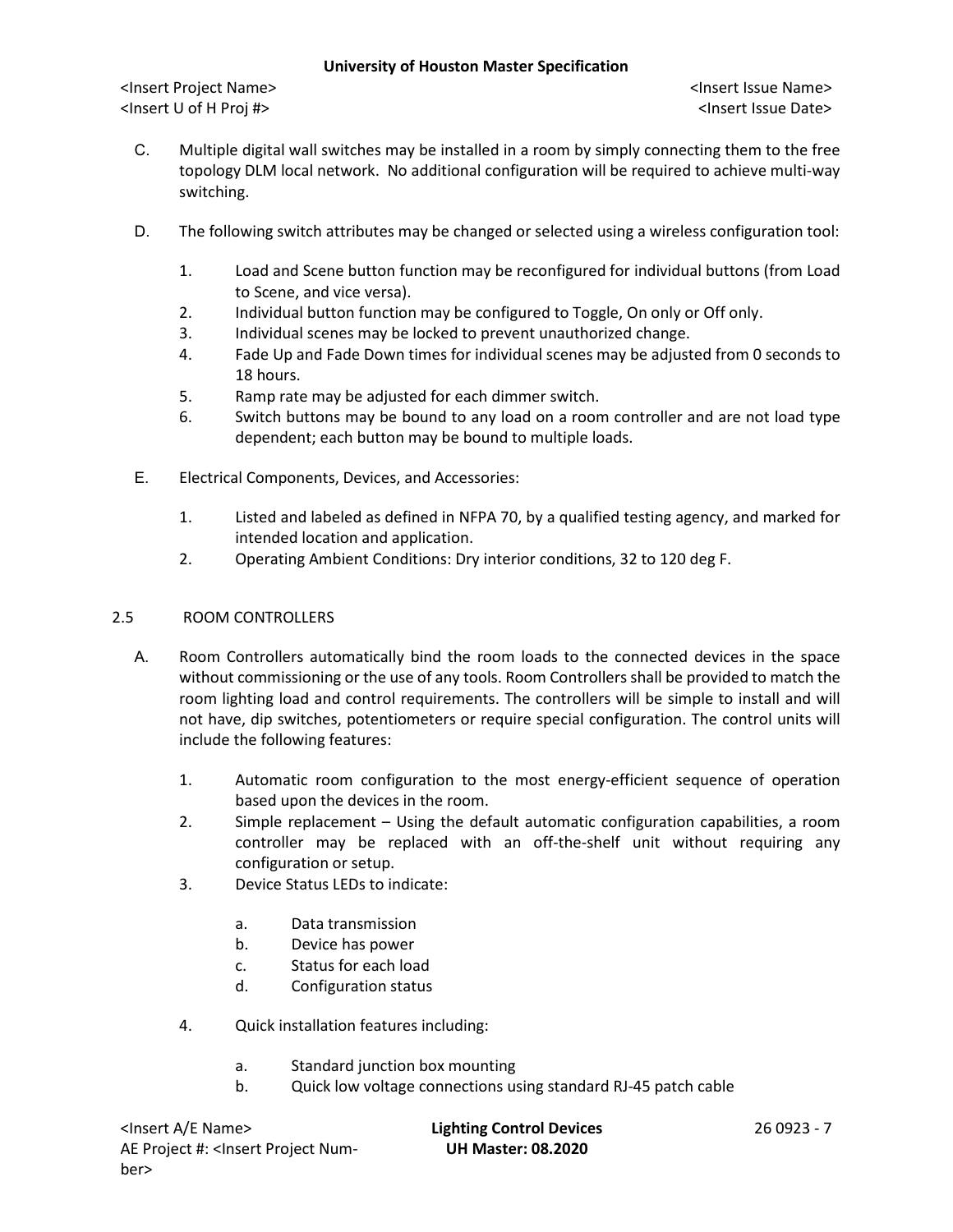<Insert Project Name> <Insert Issue Name> <Insert U of H Proj #> <Insert Issue Date>

- 5. Plenum rated
- 6. Manual override and LED indication for each load
- 7. Dual voltage (120/277 VAC, 60 Hz)
- 8. Zero cross circuitry for each load.
- B. On/Off Room Controllers shall include:
	- 1. One or two relay configuration
	- 2. Efficient 150 mA switching power supply
	- 3. Three RJ-45 DLM local network ports
	- 4. Discrete model listed for connection to receptacles, for occupancy-based control of plug loads within the space.
		- a. One relay configuration only
		- b. Automatic-ON/OFF configuration
- C. On/Off/Dimming enhanced Room Controllers shall include:
	- 1. Real time current monitoring available
	- 2. One, two or three relay configuration
	- 3. Efficient 250 mA switching power supply
	- 4. Two to 4 Four RJ-45 DLM local network ports.
	- 5. One 0-10 volt analog output per relay for control of compatible ballasts and LED drivers.
	- 6. The following dimming attributes may be changed or selected using a wireless configuration tool:
		- a. Establish preset level for each load from 0-100 percent
		- b. Set high and low trim for each load
		- c. Set lamp burn in time for each load up to 100 hours
	- 7. Discrete models available for 10amp, class 1 connection of 0-10V loads
	- 8. Discrete model listed for connection to receptacles, for occupancy-based control of plug loads within the space.
		- a. One relay configuration only
		- b. Automatic-ON/OFF configuration
- D. Electrical Components, Devices, and Accessories:
	- 1. Listed and labeled as defined in NFPA 70, by a qualified testing agency, and marked for intended location and application.
	- 2. Operating Ambient Conditions: Dry interior conditions, 32 to 120 degrees F.

### 2.6 DIGITAL PHOTOSENSORS

A. Digital photosensors work with room controllers to provide automatic switching or dimming daylight harvesting capabilities for any load type connected to a room controller. Closed loop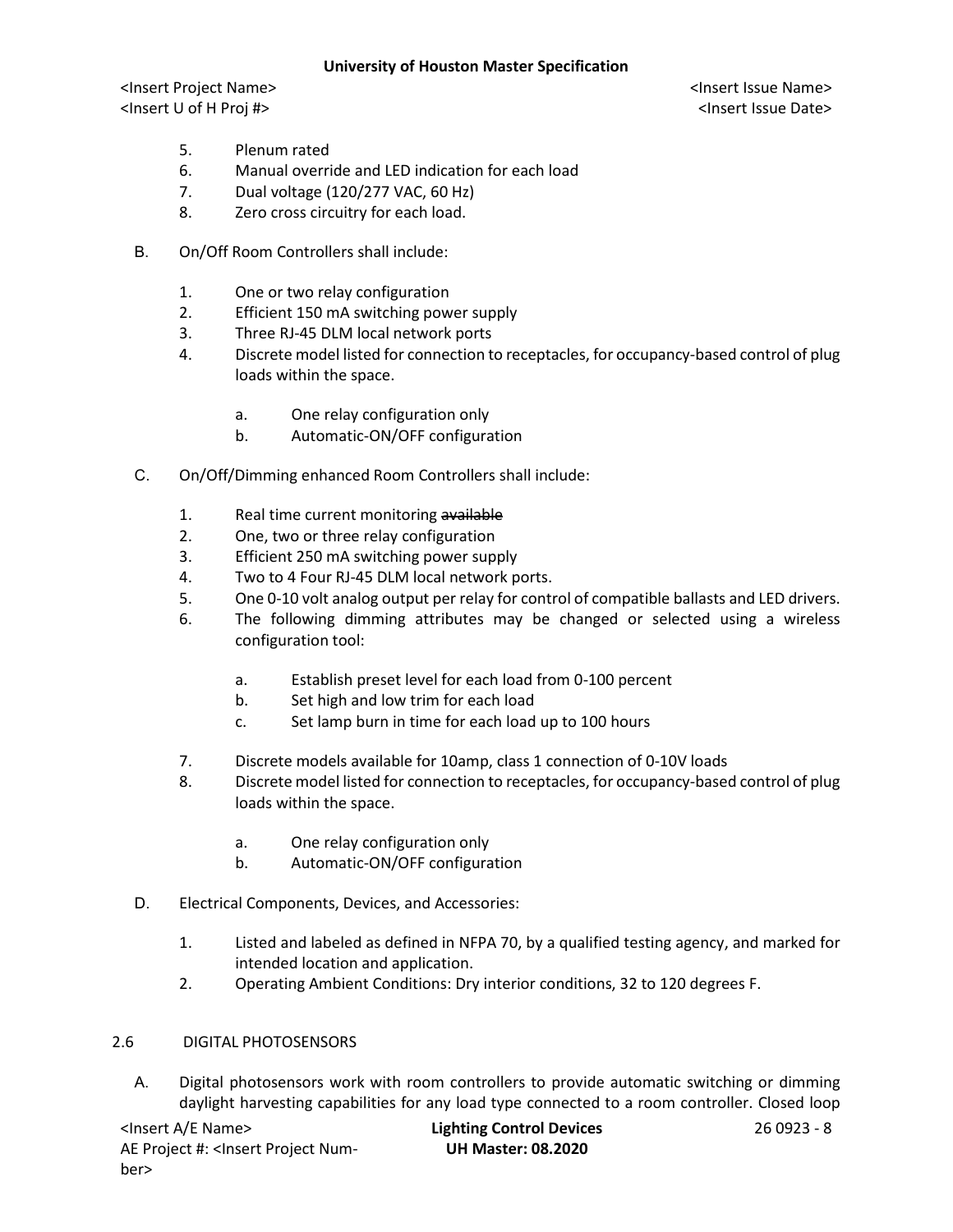photosensors measure the ambient light in the space and control a single lighting zone. Open loop photosensors measure incoming daylight in the space, and are capable of controlling up to three lighting zones. Photosensors shall be interchangeable without the need for rewiring.

- B. Digital photosensors include the following features:
	- 1. An internal photodiode that measures only within the visible spectrum, and has a response curve that closely matches the photopic curve. The photodiode shall not measure energy in either the ultraviolet or infrared spectrums. The photocell shall have a sensitivity of less than 5 percent for any wavelengths less than 400 nanometers or greater than 700 nanometers.
	- 2. Sensor light level range shall be from 1-10,000 foot-candles (FC).
	- 3. The capability of switching one-third, one-half or all lighting ON and OFF, or raising or lowering lighting levels, for each controlled zone, depending on the selection of room controller(s) and load binding to room controller(s).
	- 4. For switching daylight harvesting, the photosensor shall provide a deadband or a separation between the "ON Setpoint" and the "OFF Setpoint" that will prevent the lights from cycling after they turn off.
	- 5. For dimming daylight harvesting, the photosensor shall provide the option, when the daylight contribution is sufficient, of turning lights off or dimming lights to a userselectable minimum level.
	- 6. Optional programmable wall switch override to allow occupants to reduce lighting level to increase energy savings or, if permitted by system administrator, raise and lower lighting levels for a selected period of time or cycle of occupancy.
	- 7. Infrared (IR) transceiver for configuration and/or commissioning with a handheld configuration tool, to transmit detected light level to wireless configuration tool, and for communication with personal remote controls.
	- 8. Red configuration LED that blinks to indicate data transmission.
	- 9. Blue status LED indicates test mode, override mode and load binding.
	- 10. Recessed switch to turn controlled load(s) ON and OFF.
	- 11. One RJ-45 port for connection to DLM local network.
	- 12. An adjustable head and a mounting bracket to accommodate multiple mounting methods and building materials. The photosensor may be mounted on a ceiling tile, skylight light well, suspended lighting fixture or backbox.
- C. Closed loop digital photosensors include the following additional features:
	- 1. An internal photodiode that measures light in a 100-degree angle, cutting off the unwanted light from bright sources outside of this cone.
	- 2. Automatic self-calibration, initiated from the photosensor, a wireless configuration tool or a PC with appropriate software.
	- 3. Automatically establishes setpoints following self-calibration.
	- 4. A sliding setpoint control algorithm for dimming daylight harvesting with a "Day Setpoint" and the "Night Setpoint" to prevent the lights from cycling.
	- 5. Ceiling Mounted.
- D. Open loop digital photosensors include the following additional features:

| <lnsert a="" e="" name=""></lnsert>                                                                  | <b>Lighting Control Devices</b> | 26 0923 - 9 |
|------------------------------------------------------------------------------------------------------|---------------------------------|-------------|
| AE Project #: <lnsert num-<="" project="" td=""><td><b>UH Master: 08.2020</b></td><td></td></lnsert> | <b>UH Master: 08.2020</b>       |             |
| ber>                                                                                                 |                                 |             |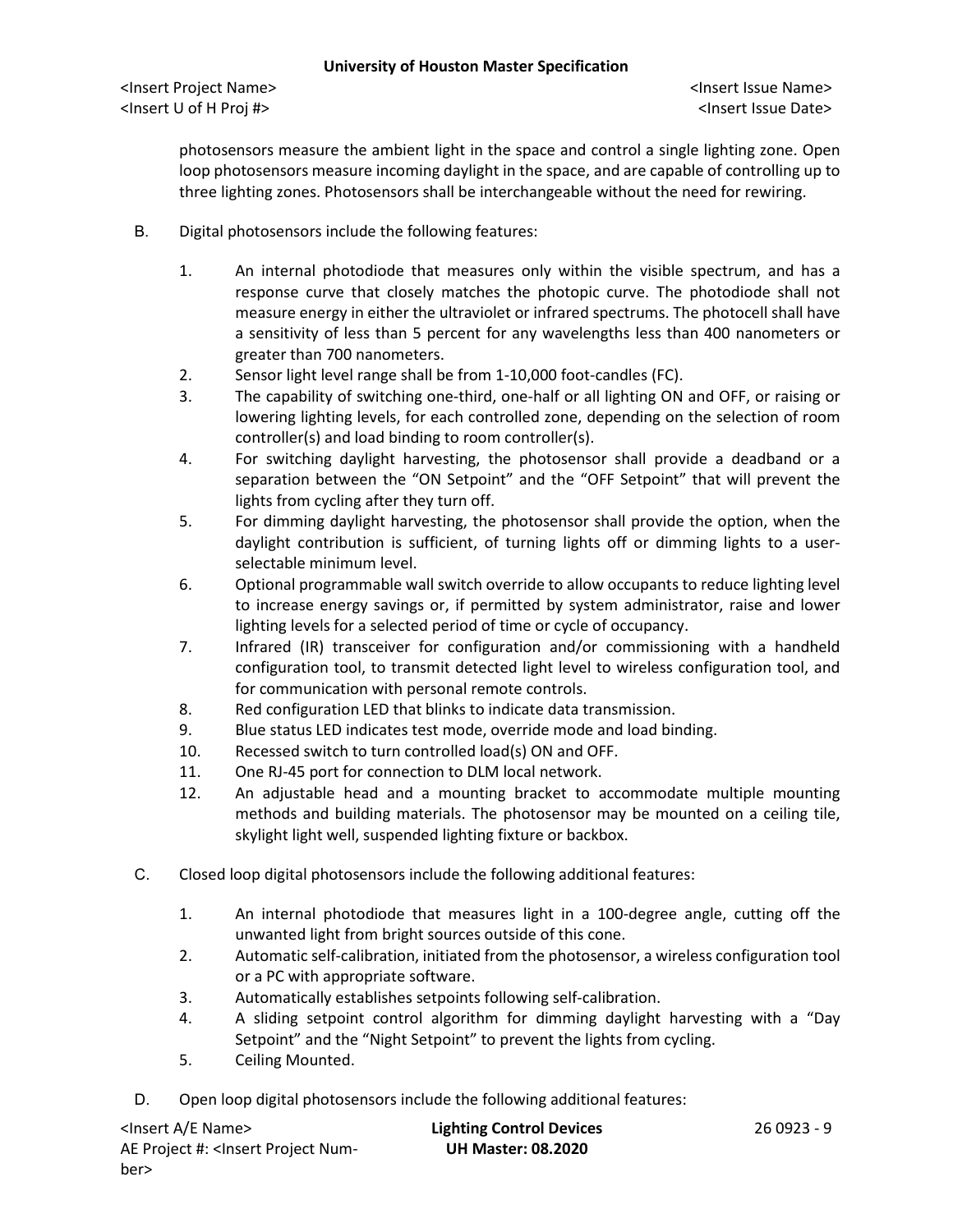<Insert Project Name> <Insert Issue Name> <Insert U of H Proj #> <Insert Issue Date>

- 1. An internal photodiode that measures light in a 60-degree angle cutting off the unwanted light from the interior of the room.
- 2. Automatically establishes setpoints following calibration using a wireless configuration tool or a PC with appropriate software.
- 3. A proportional control algorithm for dimming daylight harvesting with a "Setpoint" to be maintained during operation.
- 4. Ceiling Mounted.

### 2.7 DIGITAL TIMER LIGHT SWITCH

- A. Description: Combination digital timer and conventional switch lighting control unit. Switchboxmounted, backlit LCD display, with selectable time interval in 10, 20-minute increments.
	- 1. Rated 20 amps at 277-V AC for LED.
	- 2. Integral relay for connection to BAS.
	- 3. Voltage: [**Dual voltage - 120 and 277 V.**
	- 4. Color: White.
	- 5. Faceplate: Color matched to switch.

### 2.8 HIGH-BAY OCCUPANCY SENSORS

- A. Description: Solid-state unit. The unit is designed to operate with the lamp and LED driver indicated.
	- 1. Listed and labeled as defined in NFPA 70, by a qualified testing agency, and marked for intended location and application.
	- 2. Operation: Per drawings.
	- 3. Power: Line voltage.
	- 4. Operating Ambient Conditions: 32 to 149 degrees F.
	- 5. Mounting: Threaded pipe.
	- 6. Time-Delay and Sensitivity Adjustments: Recessed and concealed behind hinged door.
	- 7. Detector Technology: PIR.
- B. Detector Coverage: User selectable by interchangeable PIR lenses, suitable for mounting heights from 12 to 50 feet.
- C. Shall be able to be connected to the Room Controller directly or via power pack.
- D. Accessories: Obtain manufacturer's installation and maintenance kit with laser alignment tool for sensor positioning and power port connectors.

### 2.9 EMERGENCY LIGHTING CONTROL UNIT

A. Emergency Lighting Control Unit – A UL 924 listed device that monitors a switched circuit providing normal lighting to an area. The unit provides normal ON/OFF control of emergency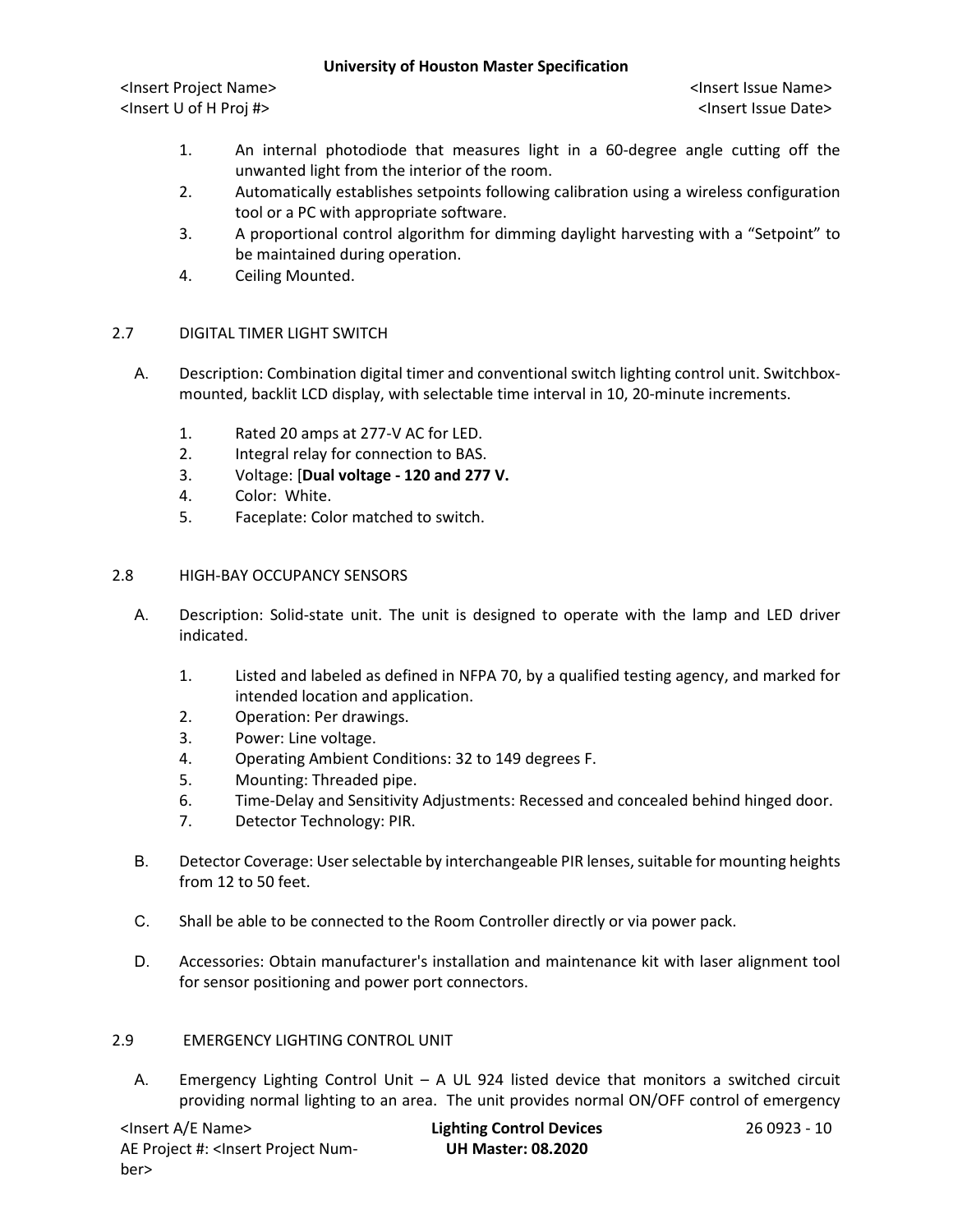lighting along with the normal lighting. Upon normal power failure the emergency lighting circuit will close, forcing the emergency lighting ON until normal power is restored. Features include:

- 1. 120/277 volts, 50/60 Hz., 20 amp ballast rating
- 2. Push to test button
- 3. Auxiliary contact for remote test or fire alarm system interface
- 2.10 OUTDOOR MOTION SENSORS
	- A. Description: Solid-state outdoor motion sensors.
		- 1. Listed and labeled as defined in NFPA 70, by a qualified testing agency, and marked for intended location and application].
		- 2. PIR type, weatherproof. Detect occurrences of 6-inch-minimum movement of any portion of a human body that presents a target of not less than 36 square inches Comply with UL 773A.
		- 3. Switch Rating:
			- a. Separately Mounted Sensor: Dry contacts rated for 20-A LED load at 120- and 277-V AC Sensor has 24-V DC, 150-mA, Class 2 power source, as defined by NFPA 70.
		- 4. Tied to the relay panel via power or directly.
		- 5. Voltage: Dual voltage, 120- and 277-V type.
		- 6. Detector Coverage:
			- a. Standard Range: 210-degree field of view, with a minimum coverage area of 900 square feet.
			- b. Long Range: 180-degree field of view and 110-foot detection range.
		- 7. Ambient-Light Override: Concealed, field-adjustable, light-level sensor from 10 to 150 fc. The switch prevents the lights from turning on when the light level is higher than the set point of the sensor.
		- 8. Concealed, field-adjustable, "off" time-delay selector at up to 30 minutes.
		- 9. Concealed, "off" time-delay selector at 30 seconds and 5, 10, and 20 minutes.
		- 10. Adaptive Technology: Self-adjusting circuitry detects and memorizes usage patterns of the space and help eliminate false "off" switching.
		- 11. Operating Ambient Conditions: Suitable for operation in ambient temperatures ranging from minus 40 to plus 130 degrees F, rated as "raintight" according to UL 773A.

### 2.11 ROOM NETWORK (DIGITAL LOCAL NETWORK)

A. The digital local network is a free topology lighting control physical connection and communication protocol designed to control a small area of a building. Digital room devices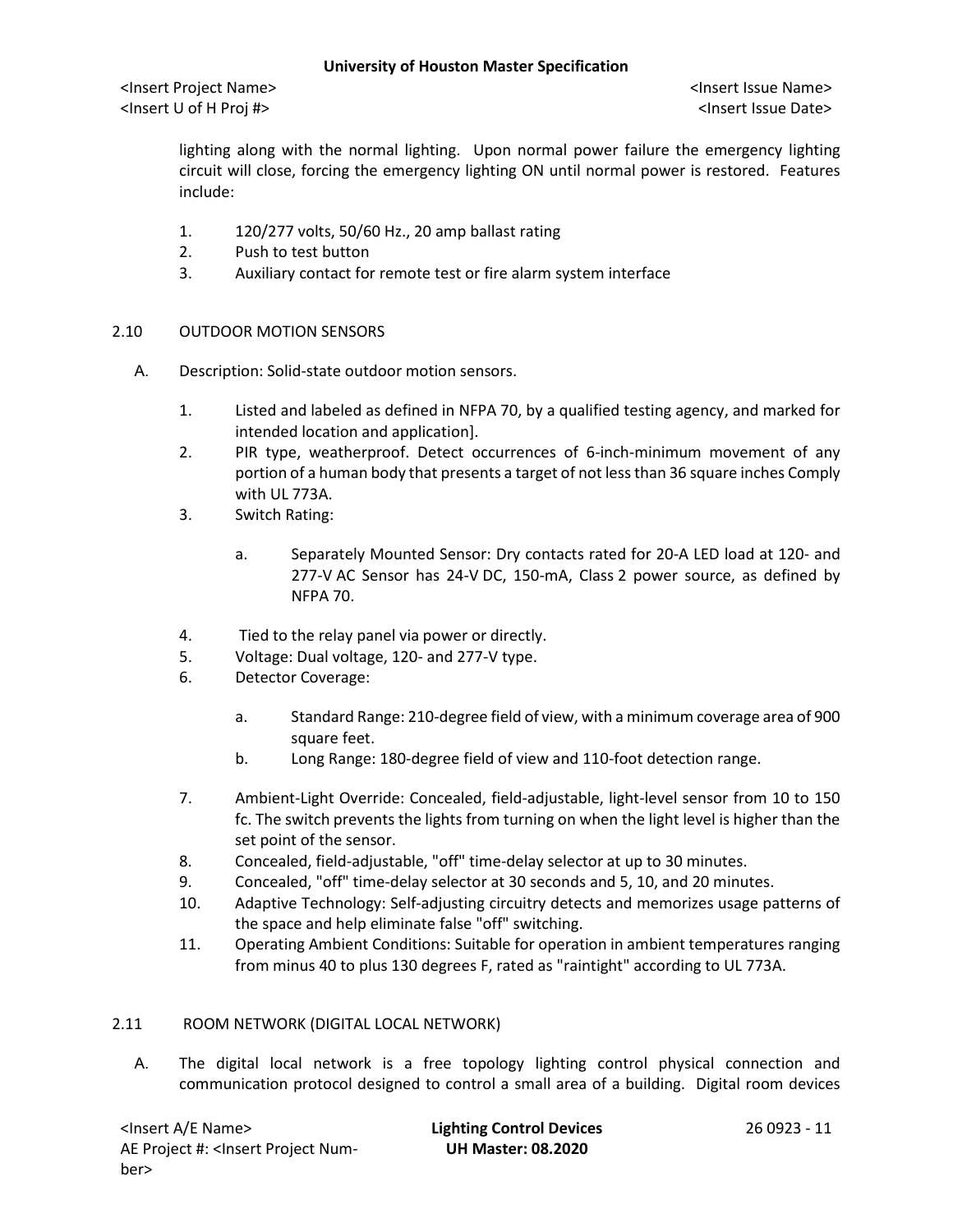connect to the network using CAT 5e cables with RJ-45 connectors which provide both data and power to room devices. Features of the digital local network include:

- 1. Plug n' Go automatic configuration and binding of occupancy sensors, switches and lighting loads to the most energy-efficient sequence of operation based upon the device attached.
- 2. Simple replacement of any device in the network with a standard off the shelf unit without requiring commissioning, configuration or setup.
- 3. Push n' Learn configuration to change the automatic configuration, including binding and load parameters without tools, using only the buttons on the digital devices in the local network.
- 4. Two-way infrared communications for control by handheld remotes, and configuration by a handheld tool including adjusting load parameters, sensor configuration and binding, within a line of sight of up to 30 feet from a sensor, wall switch or IR receiver.

# 2.12 LIGHTING CONTROL PANELS

- A. Provide lighting control panels in the locations and capacities as indicated on the plans and schedules. Each panel shall be of modular construction and consist of the following components:
	- 1. Enclosure/Tube shall be NEMA 1, sized to accept an interior with  $1 8$  relays,  $1 24$ relays and 6 four-pole contactors, or  $1 - 48$  relays and 6 four-pole contactors.
	- 2. Cover shall be configured for surface or flush wall mounting of the panel as indicated on the plans. The panel cover shall have a hinged and lockable door with restricted access to line voltage section of the panel.
	- 3. Interior assembly shall be supplied as a factory assembled component specifically designed and listed for field installation. The interior construction shall provide total isolation of high voltage (Class 1) wiring from low voltage (Class 2) wiring within the assembled panel. The interior assembly shall include intelligence boards, power supply, DIN rails for mounting optional Class 2 control devices, and individually replaceable latching type relays. The panel interiors shall include the following features:
		- a. Removable, plug-in terminal blocks with screwless connections for all low voltage terminations.
		- b. Individual terminal block, override pushbutton, and LED status light for each relay.
		- c. Direct wired switch inputs associated with each relay and group channel shall support two-wire, momentary or maintained contact switches.
		- d. Digital inputs (four RJ-45 jacks) shall support 1-, 2-, 3-, 4-, and 8-button digital switches, digital IO modules capable of receiving 0-5V or 0-10V analog photocell inputs, digital IO modules capable of receiving momentary or maintained contact closure inputs, digital photocell modules, and digital occupancy sensors.
		- e. True relay state shall be indicated by the on-board LED and shall be available to external control devices and systems via BACnet.
		- f. Automatically sequenced operation of relays to reduce impact on the electrical distribution system when large loads are controlled simultaneously.

| <lnsert a="" e="" name=""></lnsert>                                                                  | <b>Lighting Control Devices</b> | 26 0923 - 12 |
|------------------------------------------------------------------------------------------------------|---------------------------------|--------------|
| AE Project #: <lnsert num-<="" project="" td=""><td><b>UH Master: 08.2020</b></td><td></td></lnsert> | <b>UH Master: 08.2020</b>       |              |
| ber>                                                                                                 |                                 |              |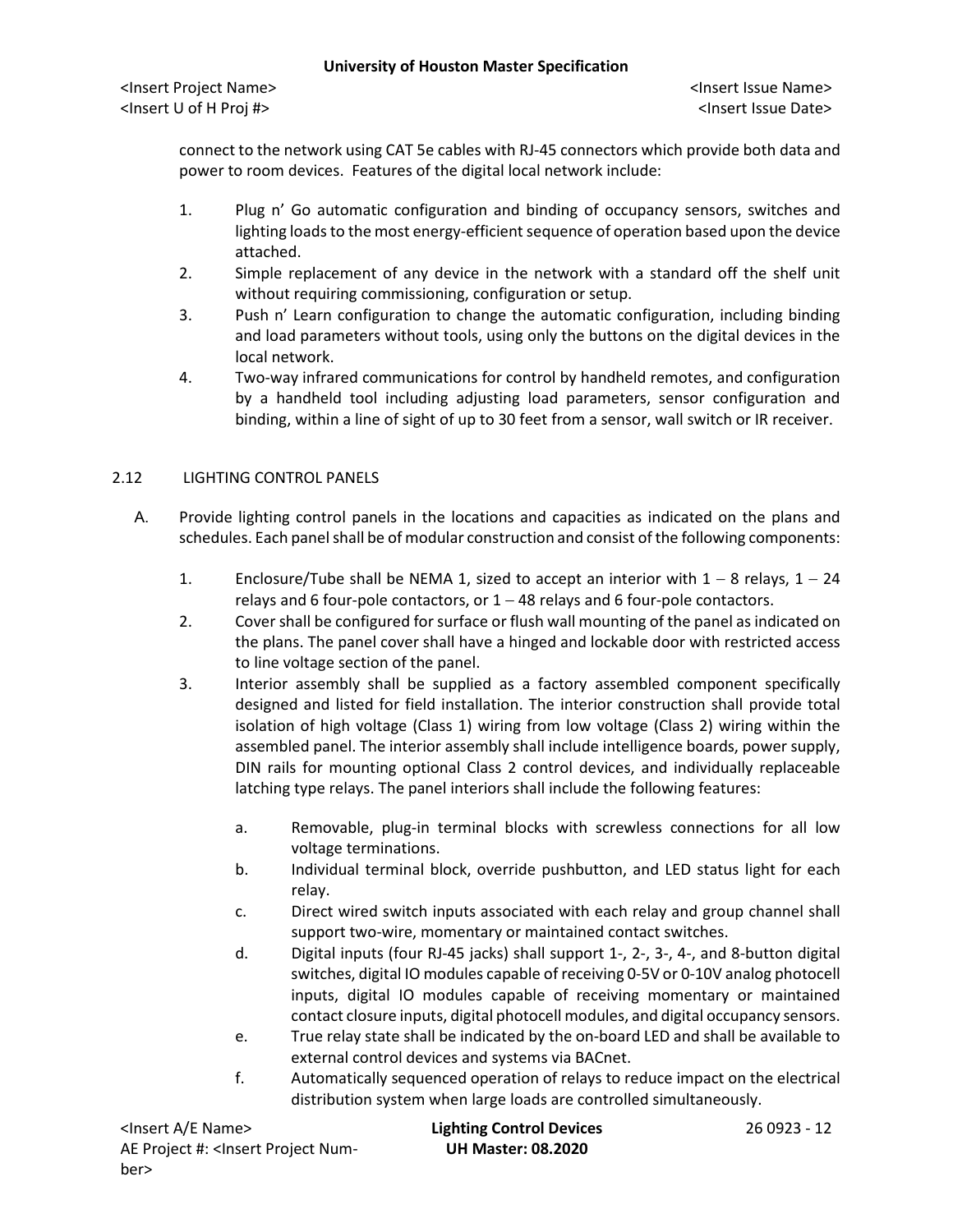<Insert Project Name> <Insert Issue Name> <Insert U of H Proj #> <Insert Issue Date>

- g. Group, channel, and pattern control of relays shall be provided through a simple keypad interface from a handheld IR programmer. Any group of relays can be associated with a channel for direct on/off control or pattern (scene) control via a simple programming sequence using the relay and channel override pushbuttons and LED displays for channels 1-9 or a handheld IR programmer for channels 1-99.
- h. Relay group status for each channel shall be provided through red LED indicators for groups 1-9 and via BACnet for groups 1-99. Solid red indicates that the last group action called for an ON state and relays in the group are on or in a mixed state.
- i. Single-pole latching relays with modular plug-in design. Relays shall provide the following ratings and features:
	- 1) Electrical:
		- a) 30 amp LED driver at 277V
		- b) Short circuit current rating
- j. Power supply shall be a multi-voltage transformer assembly with rated power to supply all electronics, occupancy sensors, switches, pilot lights, and photocells as necessary to meet the project requirements. Power supply to have internal over-current protection with automatic reset and metal oxide varistor protection.
- k. Lighting control panels shall be WattStopper model LMCP8, LMCP24 or LMCP48 or approved equal as shown on the plans.

### 2.13 BACNET BASED DIGITAL COMMUNICATIONS

- A. The lighting control panel shall support digital communications to facilitate the extension of control to include interoperation with building automation systems and other intelligent field devices. Digital communications shall be RS485 master/slave token passing-based using the BACnet® protocol.
- B. The panel shall have provision for an individual BACnet device ID. The device ID description property shall be writable via the network to allow unique identification of the lighting control panel on the network.
- C. The panel shall support MS/TP MAC addresses in the range of 0 − 127 and baud rates of 9600k, 38400k, 76800k, and 115.2k bits per second.
- D. Lighting control relays shall be controllable as binary output objects in the instance range of  $1 -$ 64. The state of each relay shall be readable and writable by the BAS via the object present value property.
- E. Lighting control relays shall report their true on/off state as binary input objects in the instance range of  $1 - 64$ .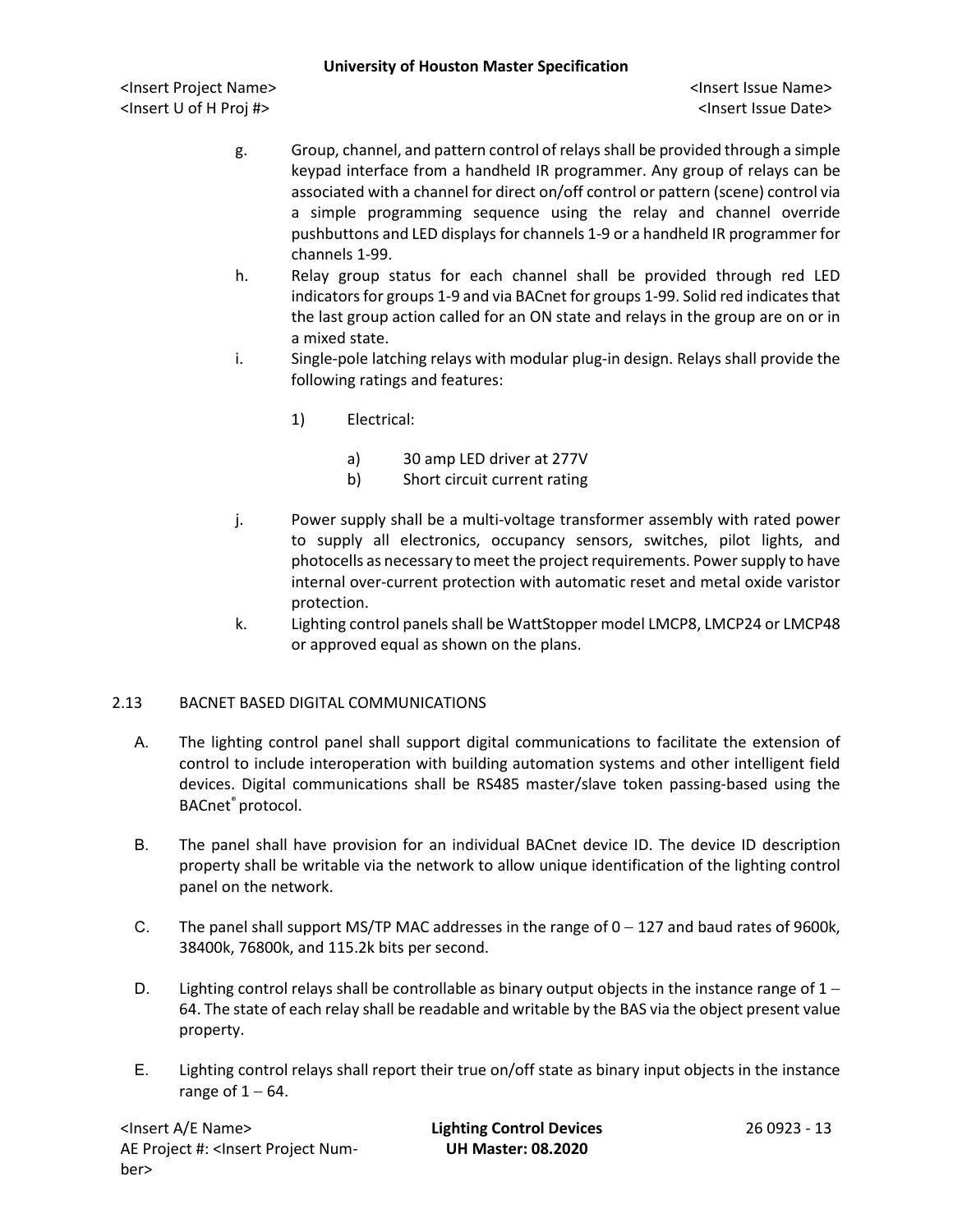- F. The 99 channel groups associated with the panel shall be represented by binary value objects in the instance range of 201 − 299. The occupancy state of each channel group shall be readable and writable by the BAS via the object present value property. Commanding 1 to a channel group will put all relays associated with the channel into the normal hours mode. Commanding 0 or NULL shall put the relays into the after-hours mode.
- G. Setup and commissioning of the panel shall not require manufacturer-specific software or a computer. All configuration of the lighting control panel shall be performed using standard BACnet objects or via the handheld IR programming remote. Provide BACnet objects for panel setup and control as follows:
	- 1. Binary output objects in the instance range of 1 − 64 (one per relay) for on/off control of relays.
	- 2. Binary value objects in the instance range of  $1 99$  (one per channel) for normal hours/after-hours schedule control.
	- 3. Binary input objects in the instance range of  $1 64$  (one per relay) for reading true on/off state of the relays.
	- 4. Analog value objects in the instance range of 1 − 64 (one per relay) shall assign relays to channel groups in the range of  $1 - 99$ .
	- 5. Analog value objects in the instance range of 101 − 199 (one per channel group) shall assign a blink warn time value to each channel. A value of 5 shall activate the blink warn feature for the channel and set a 5-minute grace time period. A value of 250 shall activate the sweep feature for the channel and enable the use of sweep type automatic wall switches.
	- 6. Analog value objects in the instance range of 201 − 299 (one per channel) shall assign an after-hours time delay value to the channel in the range of 1 − 240 minutes.
	- 7. Multi-state value objects in the instance range of 1 − 99 (one per channel) shall provide the state of the relays assigned to the channel. Valid states shall be ALL ON, MIXED, BLINK, and ALL OFF.
- H. The description property for all objects shall be writable via the network and shall be saved in non-volatile memory within the panel.
- I. The BO and BV 1 − 99 objects shall support BACnet priority array with a relinquish default of off and after hours respectively. Prioritized writes to the channel BV objects shall propagate prioritized control to each member relay in a way analogous to the BACnet Channel object.
- J. Panel-aggregate control of relay Force Off at priority 2 shall be available via a single BV5 object. Force On at priority 1 shall be available via a single BV4 object.
- K. Lockout of all digital switch buttons connected to a given panel shall be command-able via a single BV2 object. The lock status of any connected switch station shall be represented as BV101-196.
- L. Lighting control accessory devices connected to the panel shall be represented via BACnet objects including but not limited to the following: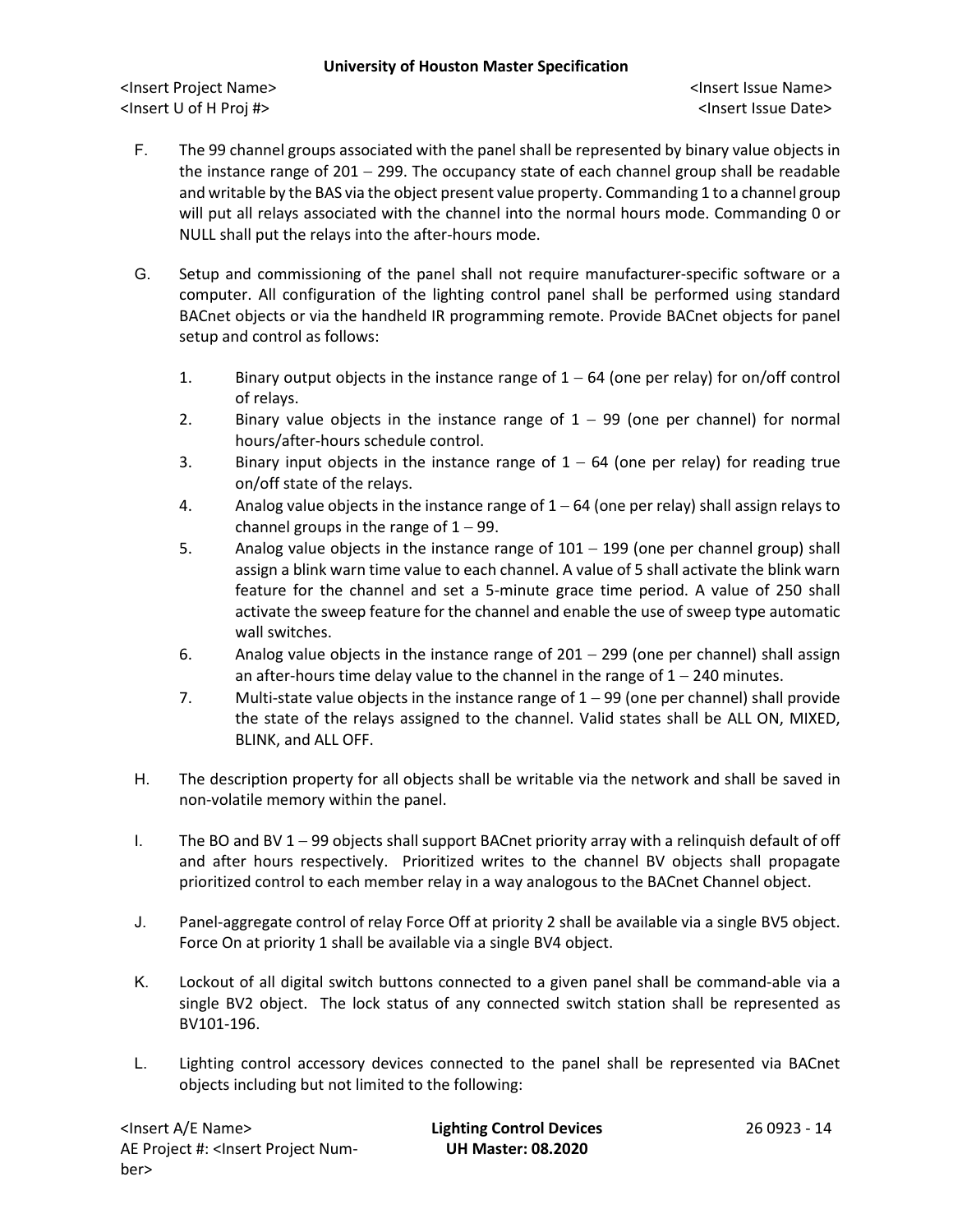<Insert Project Name> <Insert Issue Name> <Insert U of H Proj #> <Insert Issue Date>

- 1. Digital occupancy sensor detection states shall be readable as BI objects ranging from BI1-96.
- 2. Digital occupancy sensor configuration parameters shall each be accessible as BACnet objects when applicable to a given product.
	- a. Occupancy sensor time delay in minutes shall be writeable via AV101-196.
	- b. Occupancy sensor passive infrared (PIR) sensitivity percentage shall be writeable via AV201-296.
	- c. Occupancy sensor ultrasonic (US) sensitivity percentage shall be writeable via AV301-396.
- 3. Digital switch buttons shall be readable and writeable as BI objects ranging from BI101 – 9608.
- 4. Digital daylight sensors foot-candle readings shall be readable as follows:
	- a. Analog 0-5V/0-10V sensors connected to a digital input module shall be represented as AI1-96.
	- b. Digital closed loop sensors shall be represented as AI4001-4096.
	- c. Digital open loop sensors shall be represented as AI5001-5096.
	- d. Digital dual loop sensors shall be represented as follows:
		- 1) The upward facing open loop sensor shall be represented as AI6001- 6096.
		- 2) The downward facing closed loop sensor shall be represented as AI6101-6196.
- 5. Digital daylight sensor configuration shall be exposed as BACnet objects as follows:
	- a. Digital closed loop sensors shall be represented as follows:
		- 1) Daylight Sensor Day Setpoint (ftcd) AV4201-4296.
		- 2) Daylight Sensor Night Setpoint (ftcd) AV4301-4396.
		- 3) Daylight Sensor Off Setpoint Delay (minutes) AV4401-4496.
		- 4) Daylight Sensor On Setpoint (ftcd) AV4501-4596.
		- 5) Daylight Sensor Off Setpoint (ftcd) AV4601-4696.

### 2.14 NETWORK BRIDGE

- A. The network bridge connects a DLM local network to a BACnet-compliant network for communication between rooms, panels and a segment manager or BAS. Each local network shall include a network bridge component to provide a connection to the local network room devices. The network bridge shall use industry standard BACnet MS/TP network communication. Closed or proprietary network communication shall not be acceptable.
- B. Features: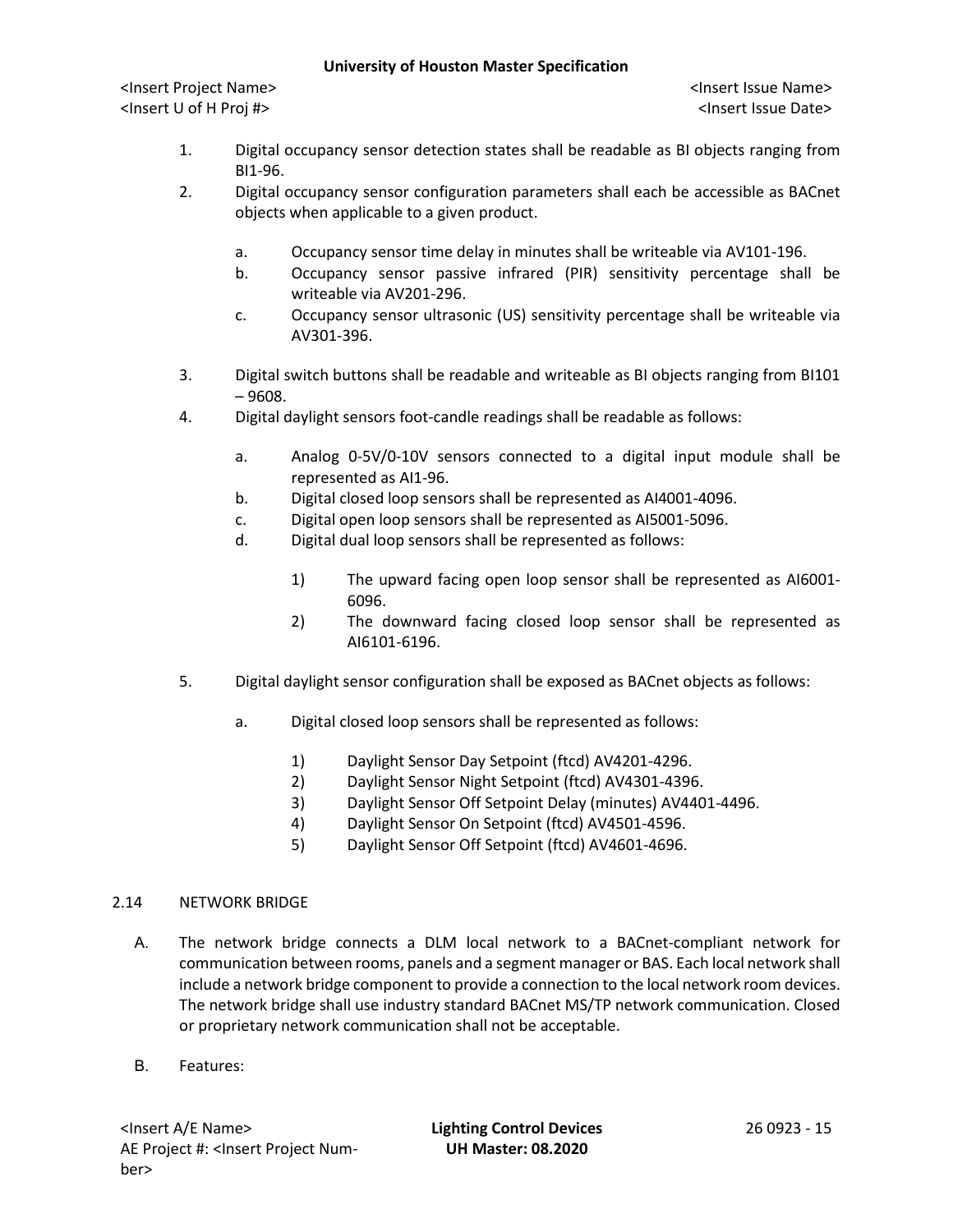<Insert Project Name> <Insert Issue Name> <Insert U of H Proj #> <Insert Issue Date>

- 1. Provide Plug n' Go operation to automatically discover all room devices connected to the local network and make all device parameters visible to the segment manager via the segment network. No commissioning shall be required for set up of the network bridge on the local network.
- 2. The network bridge shall automatically create standard BACnet objects for selected room device parameters to allow any BACnet-compliant BAS to include lighting control and power monitoring features as provided by the DLM room devices on each local network. Standard BACnet objects shall be provided as follows:
	- a. Read/write the normal or after-hours schedule state for the room
	- b. Read the detection state of the occupancy sensor
	- c. Read/write the On/Off state of loads
	- d. Read/write the dimmed light level of loads
	- e. Read the button states of switches
	- f. Read total current in amps, and total power in watts through the room controller
	- g. Read/write occupancy sensor time delay, PIR sensitivity and ultrasonic sensitivity settings
	- h. Activate a preset scene for the room
	- i. Read/write daylight sensor fade time and say and night setpoints
	- j. Read the current light level, in foot-candles, from interior and exterior photosensors and photocells
	- k. Set daylight sensor operating mode
	- l. Read/write wall switch lock status

### 2.15 SEGMENT MANAGER

- A. The Digital Lighting Management system shall include at least one segment manager to manage network communication. It shall serve up a graphical user interface via a standard web browser. Each segment manager shall have support for one, two or three segment networks as required and allow for control of a maximum of 40 local networks (rooms) and/or lighting control panels per segment network.
- B. Operational features of the Segment Manager shall include the following:
	- 1. Connection to PC or LAN via standard Ethernet TCP/IP.
	- 2. Easy to learn and use graphical user interface, compatible with Internet Explorer 8, or equal browser.
	- 3. Log in security capable of restricting some users to view-only or other limited operations.
	- 4. Automatic discovery of all DLM devices on the segment network(s). Commissioning beyond activation of the discovery function shall not be required.
	- 5. After discovery, all rooms and panels shall be presented in a standard navigation tree format. Selecting a device from the tree will allow the device settings and operational parameters to be viewed and changed by the user.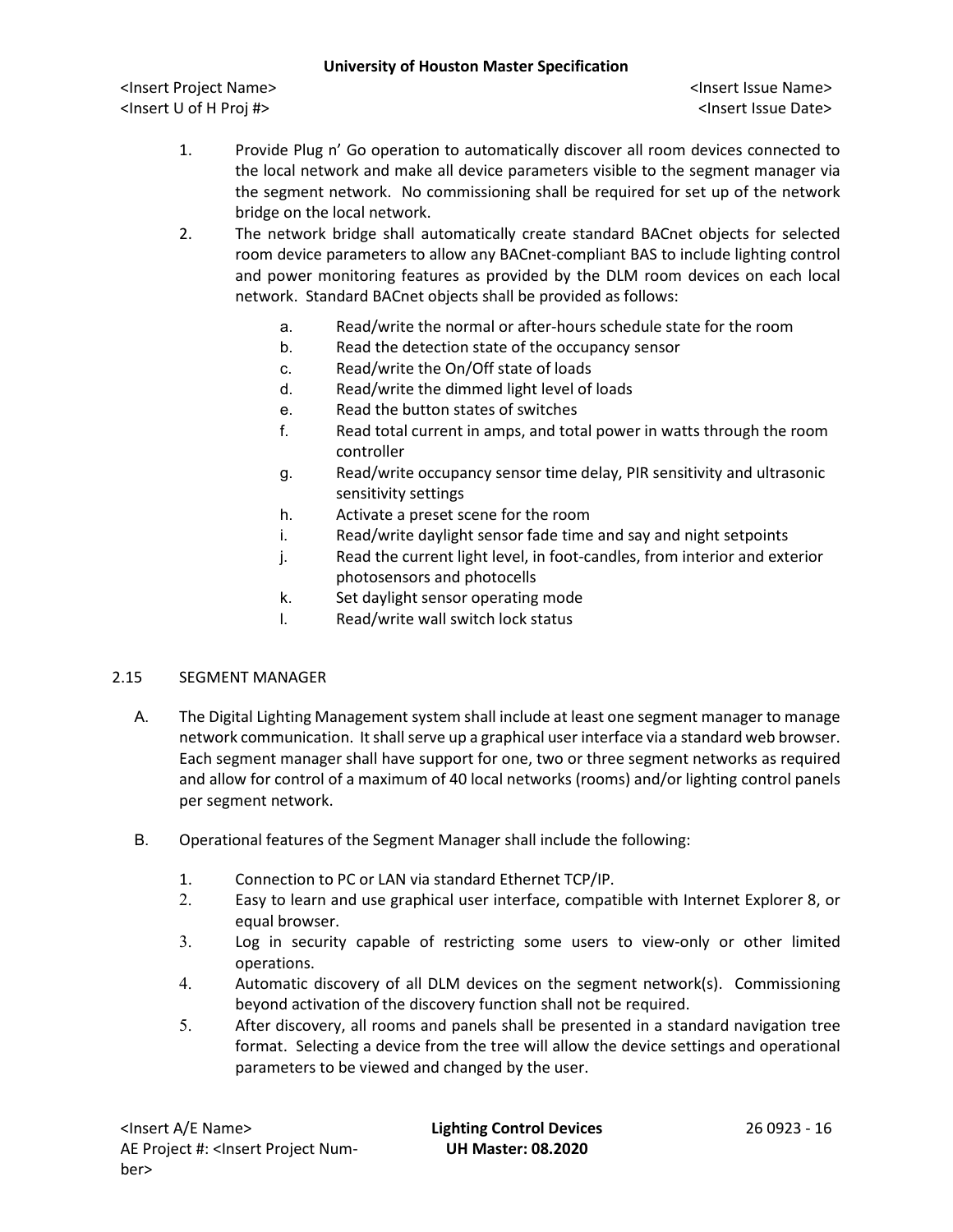<Insert Project Name> <Insert Issue Name> <Insert U of H Proj #> <Insert Issue Date>

- 6. Ability to view and modify room device operational parameters. It shall be possible to set device parameters independently for normal hours and after-hours operation.
- 7. Ability to set up schedules for rooms and panels. Schedules shall automatically set controlled zones or areas to either a normal hours or after-hours mode of operation.
- 8. Ability to group rooms and loads for common control by schedules, switches or network commands.
- 9. Ability to monitor connected load current and display power consumption for areas equipped with room controllers incorporating the integral current monitoring feature.
- 10. Provide seamless integration with the BAS via BACnet IP. Provide export table with available parameters.

# 2.16 CONFIGURATION TOOLS

- A. A configuration tool facilitates optional customization of digital local networks, and is used to set up open loop daylighting sensors. A wireless configuration tool features infrared communications, while PC software connects to each local network via a USB interface.
- B. Features and functionality of the wireless configuration tool shall include:
	- 1. Two-way infrared (IR) communication with digital IR-enabled devices within a range of approximately 30 feet.
	- 2. High visibility organic LED (OLED) display, pushbutton user interface and menu-driven operation.
	- 3. Read, modify and send parameters for occupancy sensors, daylighting sensors, room controllers and buttons on digital wall switches.
	- 4. Save up to nine occupancy sensor setting profiles, and apply profiles to selected sensors.
	- 5. Temporarily adjust light level of any load(s) on the local network, and incorporate those levels in scene setting.
- C. Adjust or fine-tune daylighting settings established during auto-commissioning

### 2.17 CONDUCTORS AND CABLES

- A. Power Wiring to Supply Side of Remote-Control Power Sources: Not smaller than No. 12 AWG. Comply with requirements in Section 26 0519 "Insulated Conductors, Cables, Wires and Terminations."
- B. Classes 2 and 3 Control Cable: Multiconductor cable with stranded-copper conductors not smaller than No. 18 AWG. Comply with requirements in Section 26 0519 "Insulated Conductors, Cables, Wires and Terminations."
- C. Class 1 Control Cable: Multiconductor cable with stranded-copper conductors not smaller than No. 14 AWG. Comply with requirements in Section 26 0519 "Insulated Conductors, Cables, Wires and Terminations."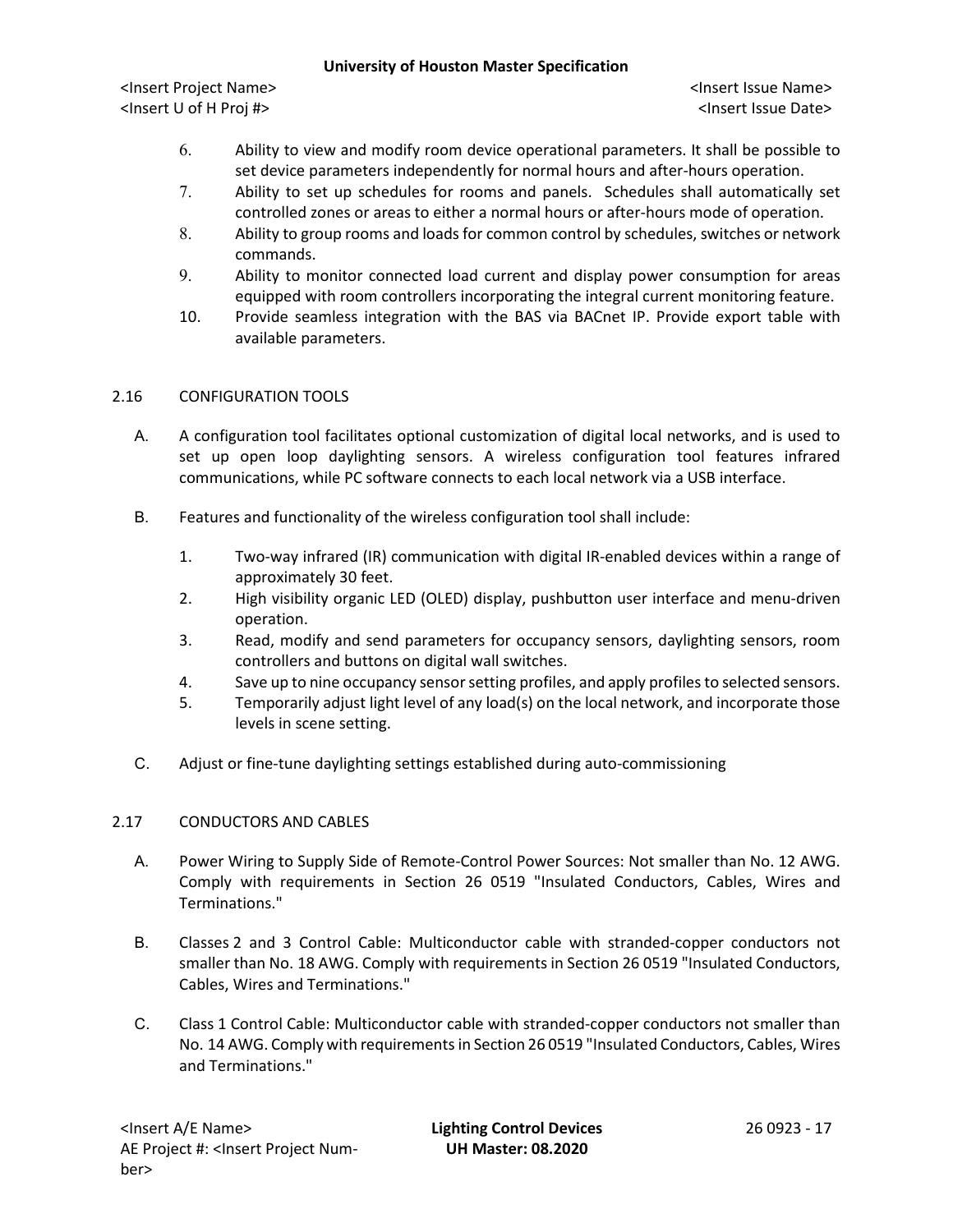PART 3 - EXECUTION

#### 3.1 EXAMINATION

- A. Examine lighting control devices before installation. Reject lighting control devices that are wet, moisture damaged, or mold damaged.
- B. Examine walls and ceilings for suitable conditions where lighting control devices will be installed.
- C. Proceed with installation only after unsatisfactory conditions have been corrected.

#### 3.2 SENSOR INSTALLATION

- A. Comply with NECA 1.
- B. Coordinate layout and installation of ceiling-mounted devices with other construction that penetrates ceilings or is supported by them, including light fixtures, HVAC equipment, smoke detectors, fire-suppression systems, and partition assemblies.
- C. Install and aim sensors in locations to achieve not less than 90-percent coverage of areas indicated. Do not exceed coverage limits specified in manufacturer's written instructions.

#### 3.3 WIRING INSTALLATION

- A. Comply with NECA 1.
- B. Wiring Method: Comply with Section 26 0519 "Insulated Conductors, Cables, Wires and Terminations". Minimum conduit size is 1/2 inch.
- C. Wiring within Enclosures: Comply with NECA 1. Separate power-limited and nonpower-limited conductors according to conductor manufacturer's written instructions.
- D. Size conductors according to lighting control device manufacturer's written instructions unless otherwise indicated.
- E. Splices, Taps, and Terminations: Make connections only on numbered terminal strips in junction, pull, and outlet boxes; terminal cabinets; and equipment enclosures.

#### 3.4 IDENTIFICATION

- A. Identify components and power and control wiring according to Section 26 0553 "Identification for Electrical Systems."
	- 1. Identify controlled circuits in lighting contactors.

| <lnsert a="" e="" name=""></lnsert>                                                                  | <b>Lighting Control Devices</b> | 26 0923 - 18 |
|------------------------------------------------------------------------------------------------------|---------------------------------|--------------|
| AE Project #: <lnsert num-<="" project="" td=""><td><b>UH Master: 08.2020</b></td><td></td></lnsert> | <b>UH Master: 08.2020</b>       |              |
| ber>                                                                                                 |                                 |              |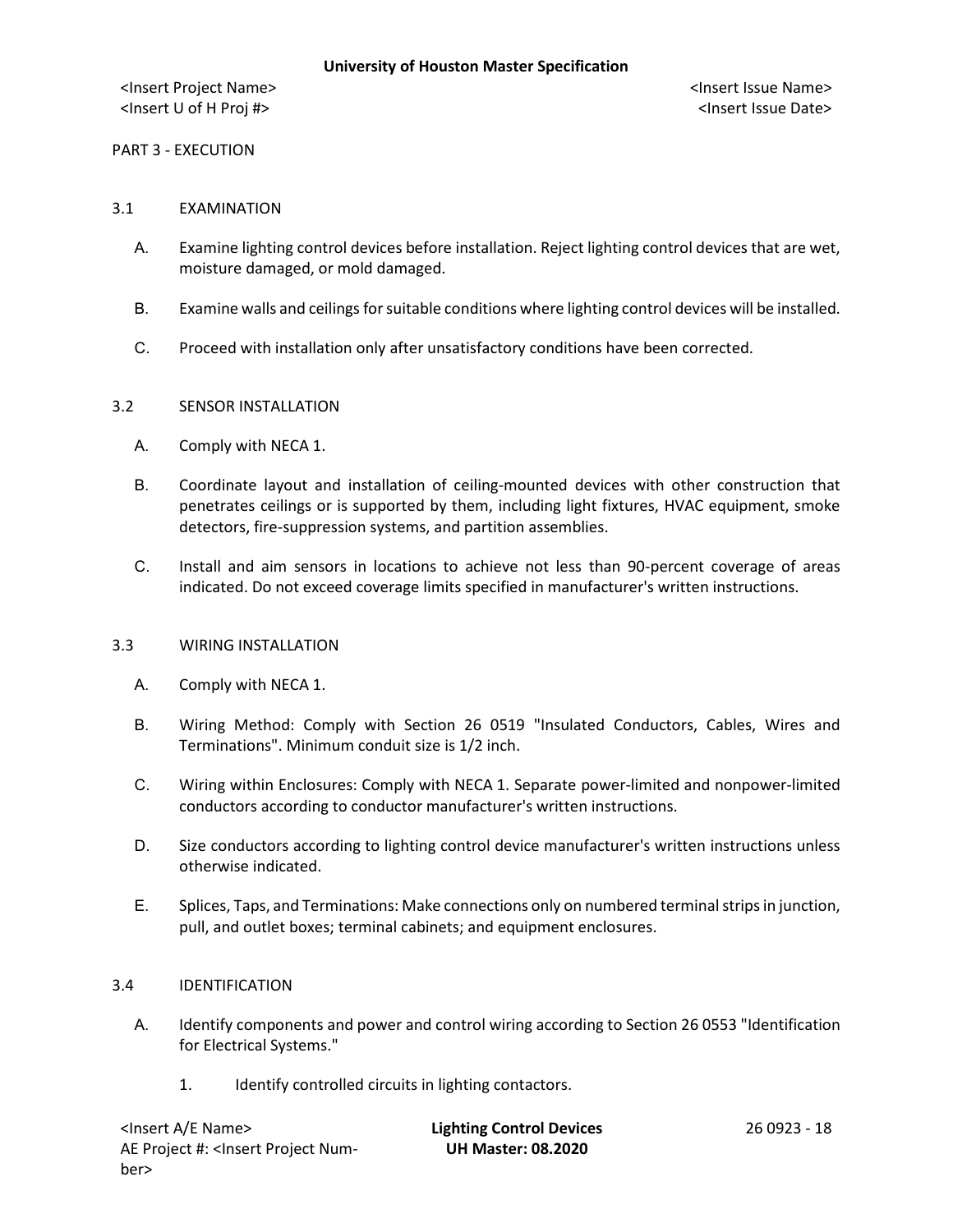- 2. Identify circuits or luminaires controlled by photoelectric and occupancy sensors at each sensor.
- B. Label time switches and contactors with a unique designation.

# 3.5 FIELD QUALITY CONTROL

- A. Manufacturer's Field Service: Engage a factory-authorized service representative to test and inspect components, assemblies, and equipment installations, including connections.
- B. Perform the following tests and inspections with the assistance of a factory-authorized service representative:
	- 1. Operational Test: After installing time switches and sensors, and after electrical circuitry has been energized, start units to confirm proper unit operation.
	- 2. Test and adjust controls and safeties. Replace damaged and malfunctioning controls and equipment.
- C. Lighting control devices will be considered defective if they do not pass tests and inspections.
- D. Prepare test and inspection reports.

### 3.6 ADJUSTING

- A. Occupancy Adjustments: When requested within 12 months from date of Substantial Completion, provide on-site assistance in adjusting lighting control devices to suit actual occupied conditions. Provide up to two visits to Project during other-than-normal occupancy hours for this purpose.
	- 1. For occupancy and motion sensors, verify operation at outer limits of detector range. Set time delay to suit Owner's operations.
	- 2. For daylighting controls, adjust set points and deadband controls to suit Owner's operations.
	- 3. Align high-bay occupancy sensors using manufacturer's laser aiming tool.

### 3.7 SOFTWARE SERVICE AGREEMENT

- A. Technical Support: Beginning at Substantial Completion, service agreement shall include software support for two years.
- B. Upgrade Service: At Substantial Completion, update software to latest version. Install and program software upgrades that become available within two years from date of Substantial Completion. Upgrading software shall include operating system and new or revised licenses for using software.